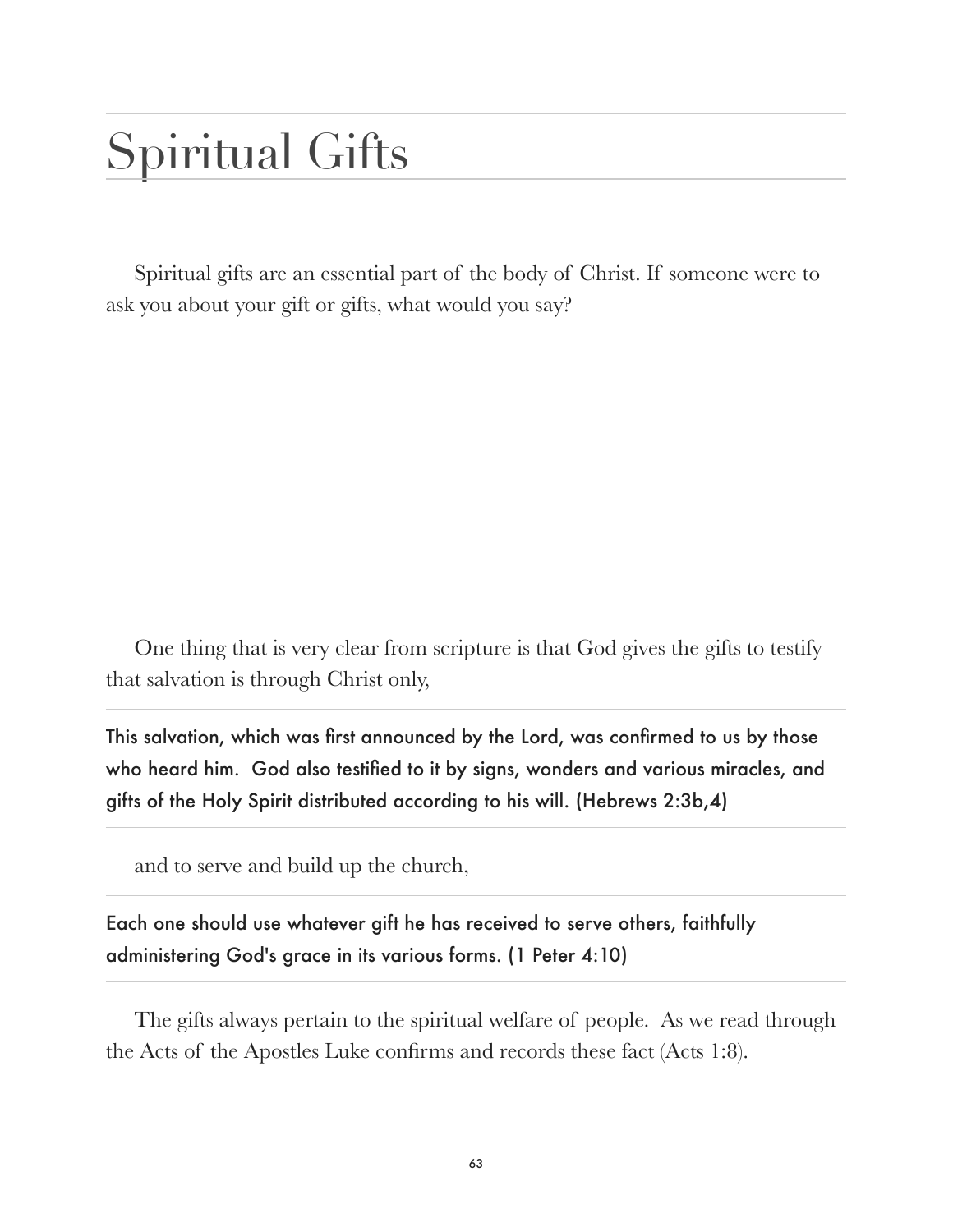#### Gift Lists

The following verses indicate the various gifts that God has given to believers. See if you can identify all of them.

Romans 12:3-8

1 Corinthians 12:1-13:2

Ephesians 4:11

# Purpose of the Gifts

Read the two passages are write down what the purposes of the gifts are. Remember to use the Discovery Learning Questions from the study on Teaching the Bible.

Ephesians 4:11-16

1 Corinthians 12:12-31